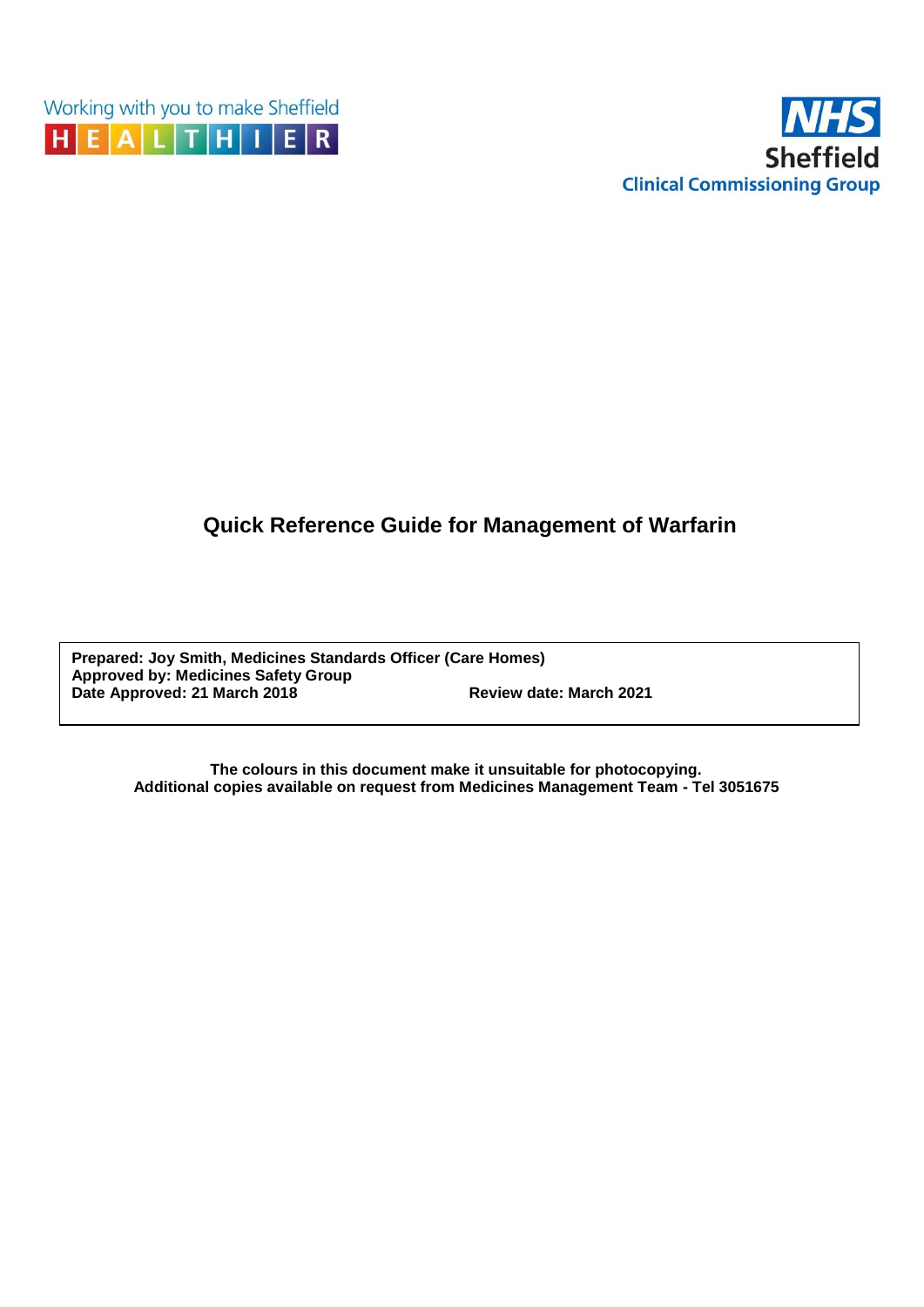Working with you to make Sheffield HEALTHIER

### **Quick Reference Guide for Management of Warfarin**

**When was the last INR reading taken? Is the INR test overdue? Has the result been recorded in the care plan? Is the dose in milligrams – not number of tablets? Are there signs of bleeding or bruising?**

**Clinical Commissioning Group** 

**Service User taking Warfarin - CHECK**

**On commencing treatment service users care plan states**

- o where anticoagulant therapy is managed
- o date the warfarin commenced
- o medical condition it is prescribed to treat e.g. atrial fibrillation
- o INR target and range; date of next INR
- o current dose, in milligrams (not number of tablets)
- o time of day the dose is to be given
- o date to stop treatment, if applicable

#### **Maintaining service user's warfarin treatment record**

- o has INR test been performed and are you awaiting results?
- o receive and record latest INR result
- o has the dose changed?
- o document date and place of next INR test

#### **Receiving changes to the warfarin dose**

- $\circ$  verify any change to dose if by phone ask the caller to repeat instruction to another staff member and ask for fax or written confirmation of change
- o record change in **care plan and on MAR chart**  the change in dose on the MAR chart is signed by two members of staff clearly stating the new dose and the start date.
- o attach confirmation of change to MAR
- o on receipt of service user's anticoagulant record check dosage instruction following INR test
- . of warfarin is inadequate o complete concern form if information received from organisation involved in management

#### **Administering the medication**

- o when labelled 'as directed' by community pharmacy check the dose is known
- o check strengths of warfarin supplied
- o check if variable dose (different doses to be given different days)
- $\circ$  administer medication at the same time each day 6pm ( unless directed otherwise)
- o **Sign the MAR immediately if witnessing administration**  document dose clearly on the MAR – in milligrams and enter the combination of tablets given

#### **Routine documentation regarding warfarin**

. Document and inform clinician managing INR as soon as possible if:

- o change to diet, alcohol intake
- o change to medication
- $\circ$  change in general health inform GP
- $\circ$  any signs of bruising / bleeding inform GP

#### **Observe for adverse effect of warfarin – report any bleeding and bruising**

If INR dangerously high you may be instructed to give vitamin K to reverse effect. Please see overleaf for administration of vitamin K - Konakion<sup>™</sup> Paediatric 2mg in 0.2ml and Neokay<sup>™</sup> 1mg capsules

**For more detail please refer to full guidance – Good Practice Guidance on the Management of Anticoagulant Therapy (Warfarin) in the Care Home Setting (March 2018)**